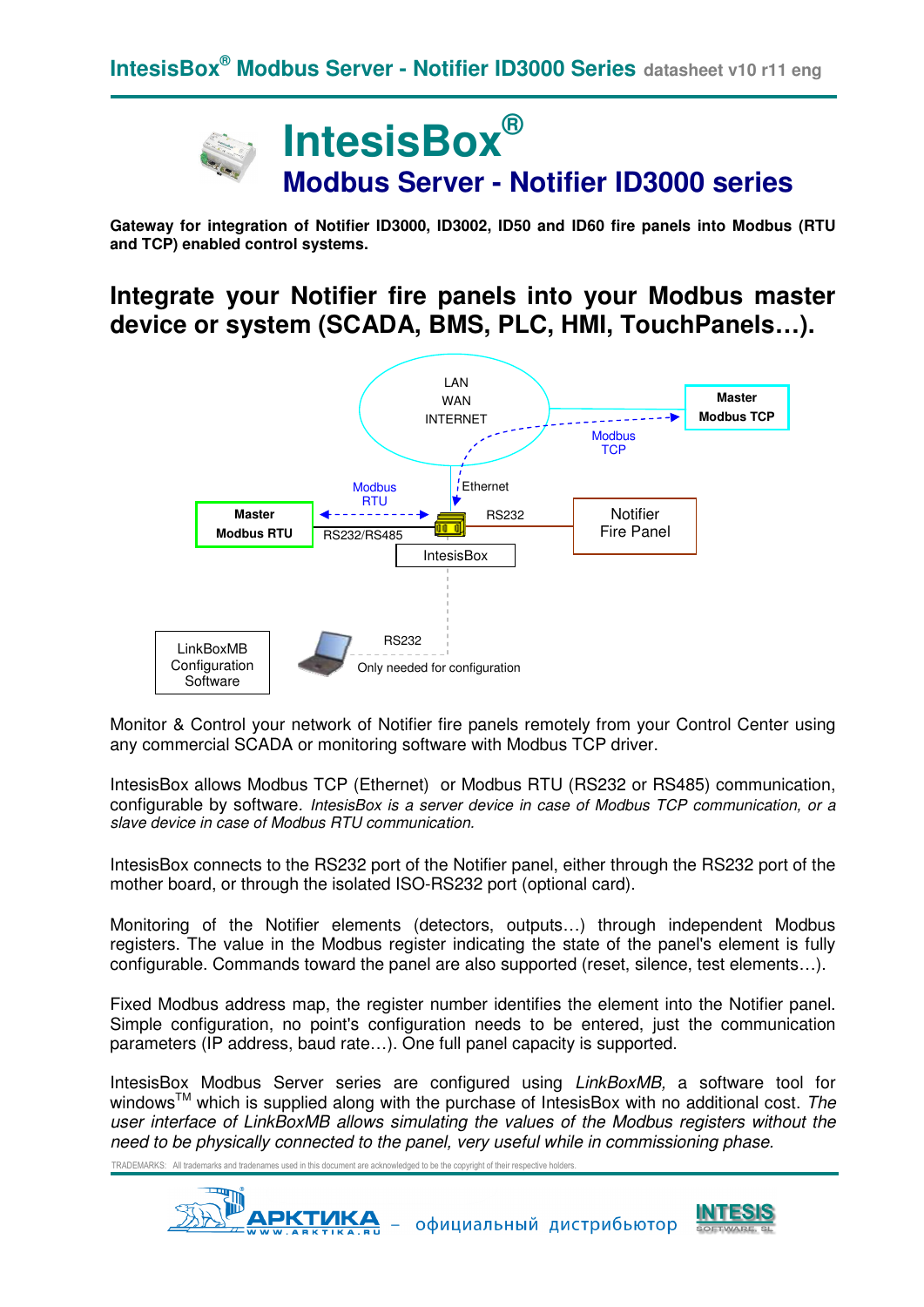# **Description**

| <b>IntesisBox Modbus Server for integration of</b><br>NOTIFIER ID3000 / ID3002 / ID50 / ID60 fire panels |                                                                                                                                                                                                                                                                                                                                                                                                                                                                                                                                                                                                                                                                                                                                                                                                                                                                                                                                                                                                                                                                                                                                                                                             |  |
|----------------------------------------------------------------------------------------------------------|---------------------------------------------------------------------------------------------------------------------------------------------------------------------------------------------------------------------------------------------------------------------------------------------------------------------------------------------------------------------------------------------------------------------------------------------------------------------------------------------------------------------------------------------------------------------------------------------------------------------------------------------------------------------------------------------------------------------------------------------------------------------------------------------------------------------------------------------------------------------------------------------------------------------------------------------------------------------------------------------------------------------------------------------------------------------------------------------------------------------------------------------------------------------------------------------|--|
| <b>Order Code</b>                                                                                        | <b>Description</b>                                                                                                                                                                                                                                                                                                                                                                                                                                                                                                                                                                                                                                                                                                                                                                                                                                                                                                                                                                                                                                                                                                                                                                          |  |
| IBOX-MBS-NID3000                                                                                         |                                                                                                                                                                                                                                                                                                                                                                                                                                                                                                                                                                                                                                                                                                                                                                                                                                                                                                                                                                                                                                                                                                                                                                                             |  |
| <b>IntesisBox®</b><br>RS232 8th CE FCConste                                                              | This gateway allows integrating the Notifier panel through Modbus protocol. The gateway<br>acts as a Modbus slave device. Commands toward the panel are allowed. Immediate<br>response, operation based on events.<br>Main features<br>Software for configuration and test is supplied with the gateway.<br>$\bullet$<br>Through the user interface, it is allowed to simulate the status of the Modbus<br>$\bullet$<br>registers without the need to be physically connected to the panel.<br>Allows to be mounted on DIN rail, wall or desktop.<br>٠<br>Power from 9 to 30Vdc or 24Vac (Power supply supplied)<br>$\bullet$                                                                                                                                                                                                                                                                                                                                                                                                                                                                                                                                                               |  |
|                                                                                                          | Modbus features<br>Modbus TCP or<br>$\bullet$<br>Modbus RTU over RS232 or RS485 selectable.<br>$\bullet$<br>Parameters configurable: IP address, slave number, baud rate, etc.<br>$\bullet$<br>Modbus functions supported: 03 & 04 for read, 06 for write.<br>$\bullet$<br>Every register contains the information of a single element. Registers of 16 bits<br>$\bullet$<br>MSB.LSB.<br>Fixed Modbus register map, the register number identifies the element.<br>$\bullet$                                                                                                                                                                                                                                                                                                                                                                                                                                                                                                                                                                                                                                                                                                                |  |
|                                                                                                          | Notifier features<br>Capacity: 1 to 8 loops (depends on the panel).<br>$\bullet$<br>Detectors: 1 to 99 per loop (depends on the panel).<br>$\bullet$<br>Modules: 1 to 99 per loop (depends on the panel).<br>$\bullet$<br>1 to 255 zones (depends on the panel).<br>$\bullet$<br>15 general states of the panel in independent Modbus registers.<br>$\bullet$<br>Indication of communication error with the panel.<br>$\bullet$<br>Supports protocols full/duplex (panel main board) and half/duplex (opto-isolated ISO<br>$\bullet$<br>RS232 board, recommended).<br>Simple configuration: COM, baud rate, etc.<br>٠<br>Each detector, module and zone is offered in an independent Modbus register.<br>The value offered per each Modbus register, according to each possible state of the<br>element associated, is configurable through a point's relation table. This allows<br>representing different states of the element with a single value in the Modbus<br>register, and even ignoring certain undesired states.<br>Commands toward the panel are allowed, like reset, silence, etc for the panel and<br>$\bullet$<br>activate/deactivate elements and put them into test mode. |  |

TRADEMARKS: All trademarks and tradenames used in this document are acknowledged to be the copyright of their respective holders.





 $\overline{\phantom{a}}$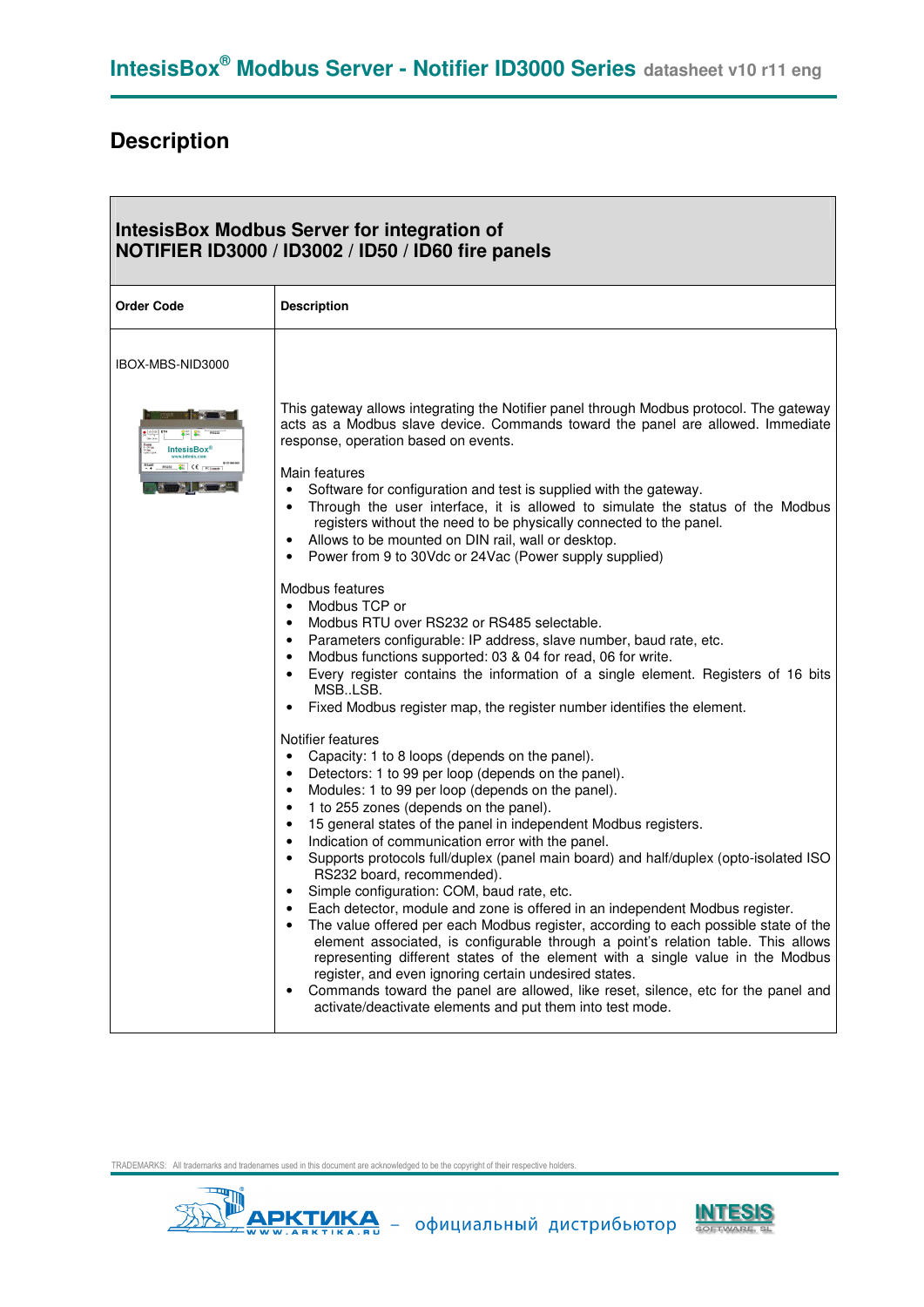# **Sample applications**

**Integration of any Notifier ID3000 series panel into Modbus control systems.** 





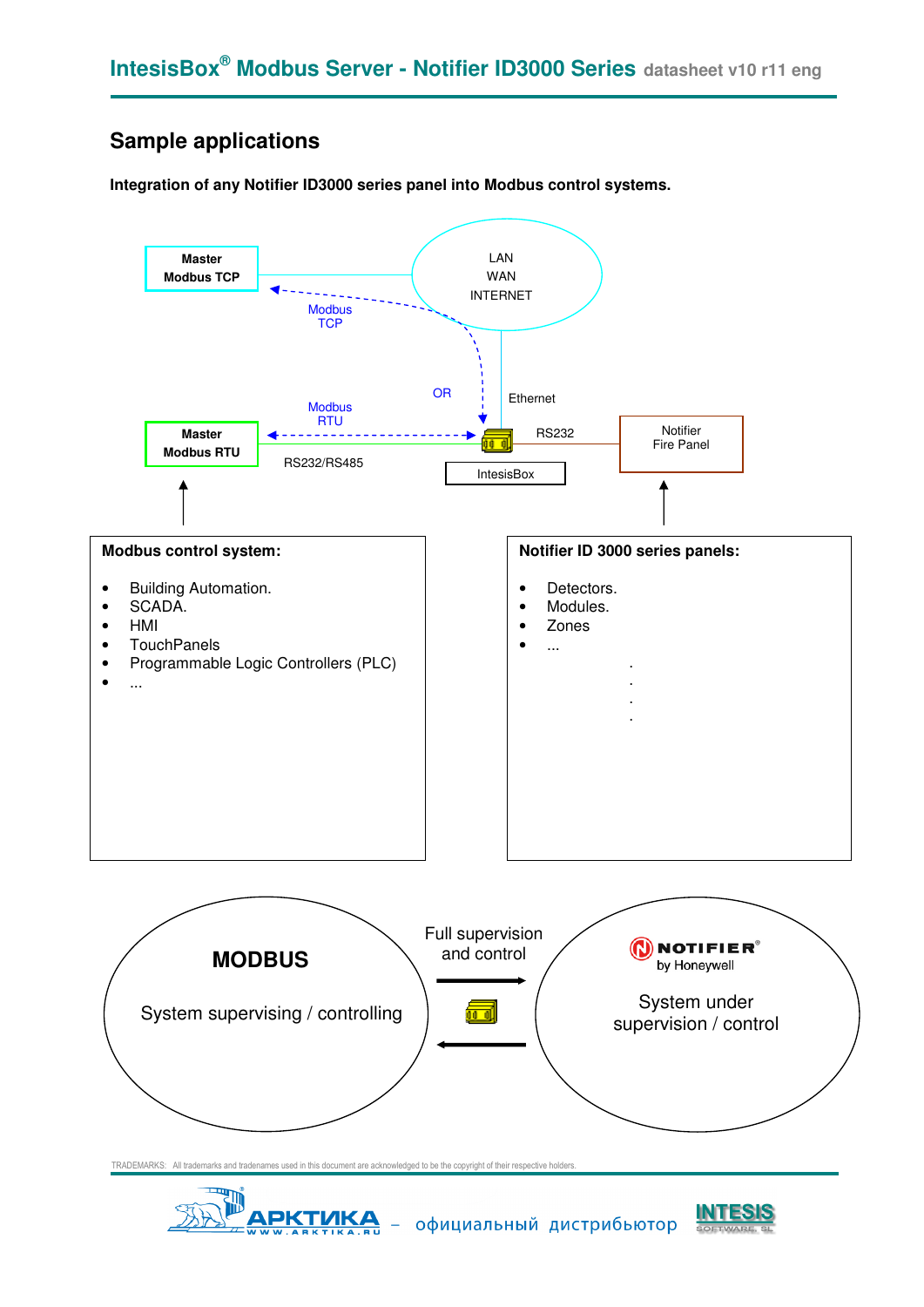# **Typical application**

**Monitor & Control of a network of NOTIFIER fire panels remotely from a Control Center using any commercial SCADA or monitoring software with Modbus TCP driver.**



TRADEMARKS: All trademarks and tradenames used in this document are acknowledged to be the copyright of their respective holders.



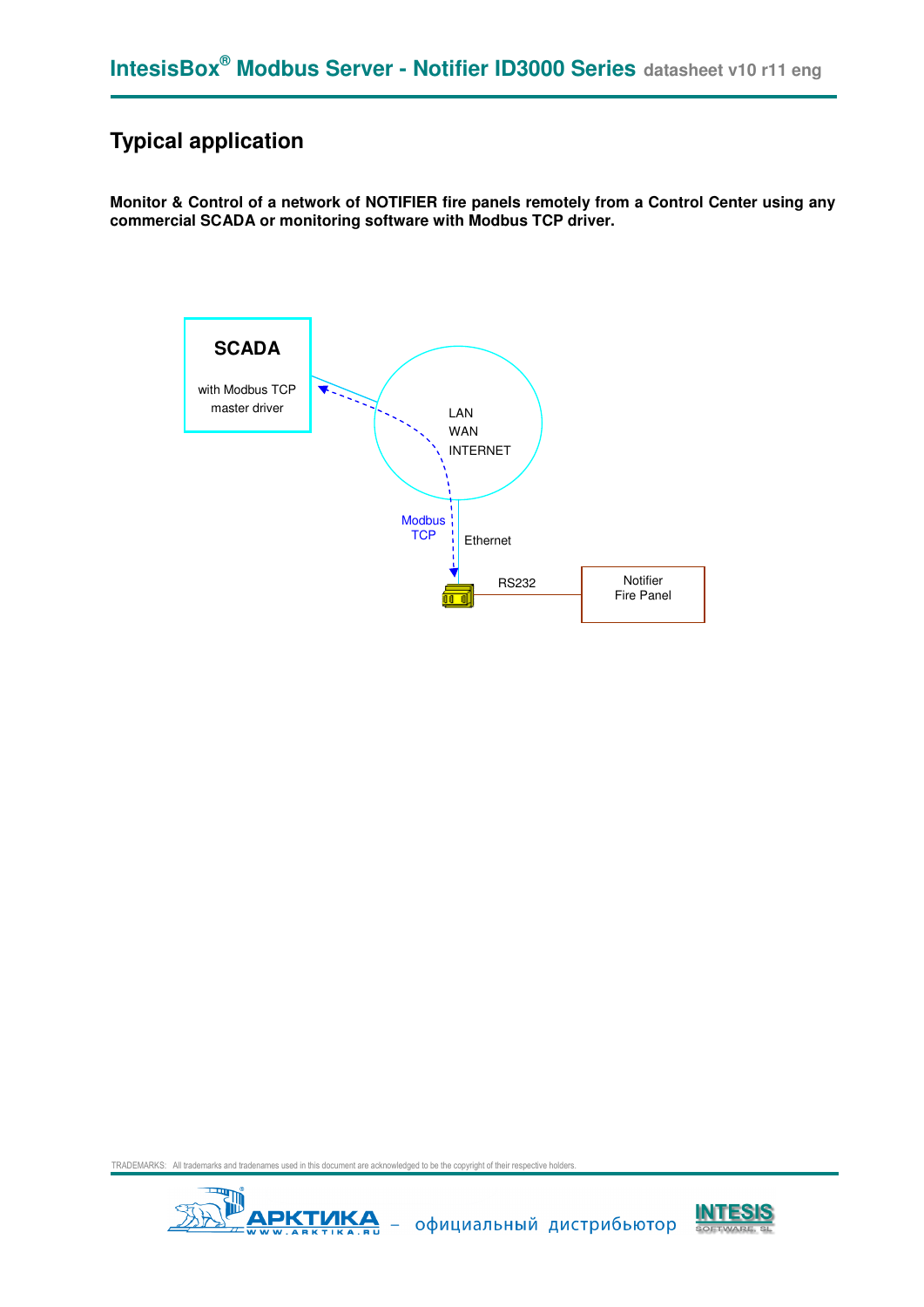### **Modbus interface of IntesisBox**

#### Functions supported

- Modbus functions 03 and 04 (read holding registers and read input registers) can be used to read Modbus registers.
- Modbus function 06 (Single Multiple Holding Registers) can be used to write Modbus registers.
- If poll records are used to read or write more than one register, it is necessary that the range of addresses requested contains valid addresses, if not the corresponding Modbus error code will be returned.
- Modbus error codes are fully supported, they will be sent whenever a non valid Modbus action or address is required.

#### Data Formats

The Modbus registers are of 2 bytes (16 bits), its content is expressed always in MSB..LSB.

#### Modbus RTU

- Baud rate can be selected from 1200, 2400, 4800, 9600, 19200, 38400 and 56700. (Data Bits: 8, parity: none, Stop Bits: 1).
- Modbus slave number can be configured. Physical connection (RS232 or RS485) can also be selected.
- Only the lines RX, TX and GND of the RS232 connector are used (TX/RX+ and TX/RX- for RS485).

#### Modbus TCP

- The TCP port to use can be configured (by default 502 is used).
- The IP address, subnet mask and default router address to use by IntesisBox can be also configured.

#### Address Map

The Modbus address map is fix, the register number identifies the element inside the panel.

es used in this document are acknowledged to be the copyright of their re



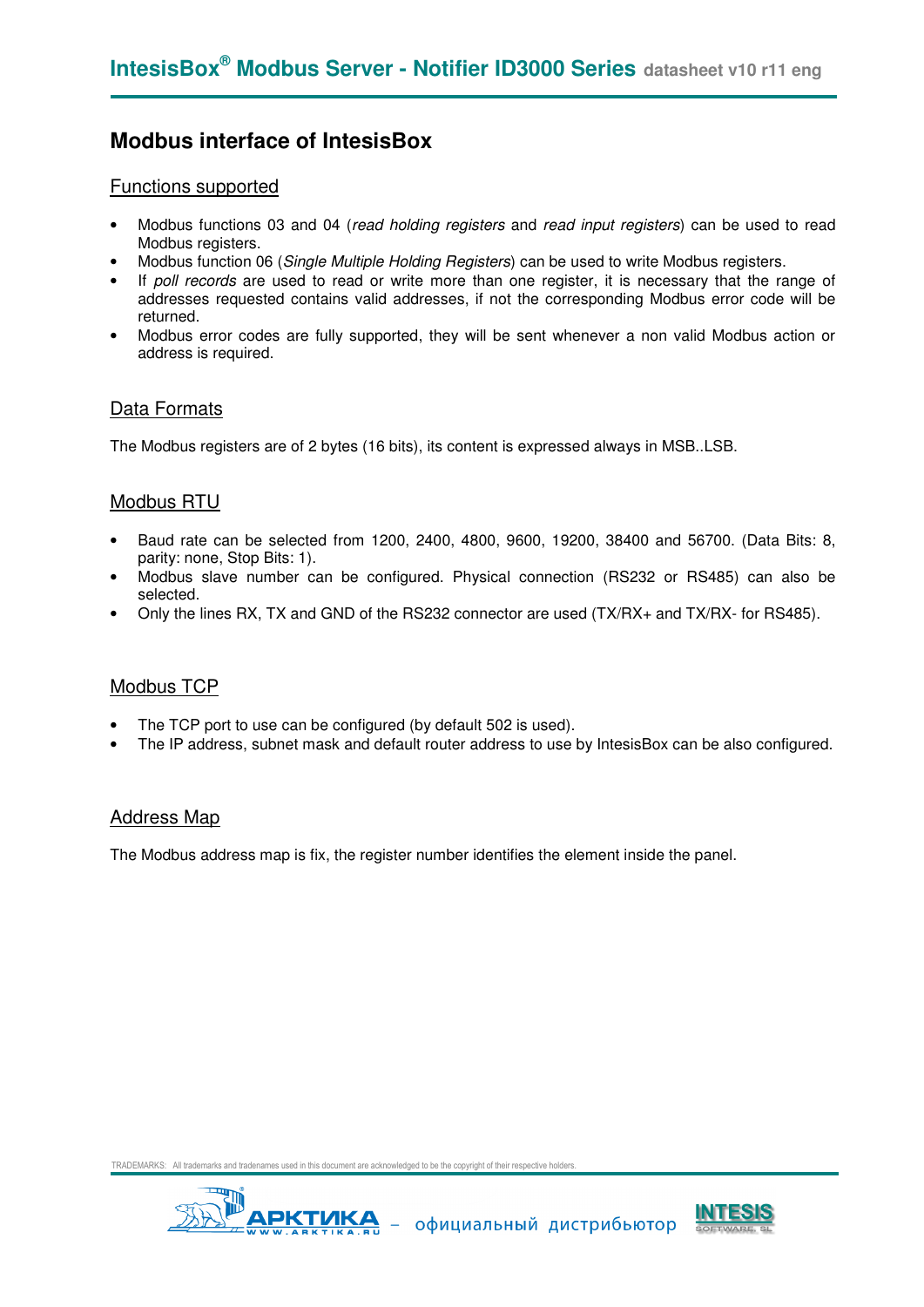### **Notifier interface of IntesisBox**

#### General features

- Supports protocols full/duplex (panel main board) and half/duplex (opto-isolated ISO RS232 board, recommended).
- Simple configuration: COM, baud rate, etc.
- Each detector, module and zone is offered in an independent Modbus register.
- Indication of communication error with the panel.
- The value offered per each Modbus register, according to each possible state of the element associated, is configurable. This allows representing different states of the element with a single value in the Modbus register, and even ignoring certain undesired states.
- Commands toward the panel are allowed (i.e. reset, silence… of the panel, and activate/deactivate elements or put them into test mode).

#### **Capacity**

- Loops: 1 to 8 (the number used will depend on the panel).
- Detectors: 1 to 99 per loop (the number used will depend on the panel).
- Modules: 1 to 99 per loop (the number used will depend on the panel).
- Zones: 1 to 255 (the number used will depend on the panel).
- 15 general states of the panel in independent Modbus registers.

TRADEMARKS: All trademarks and tradenames used in this document are acknowledged to be the copyright of their res



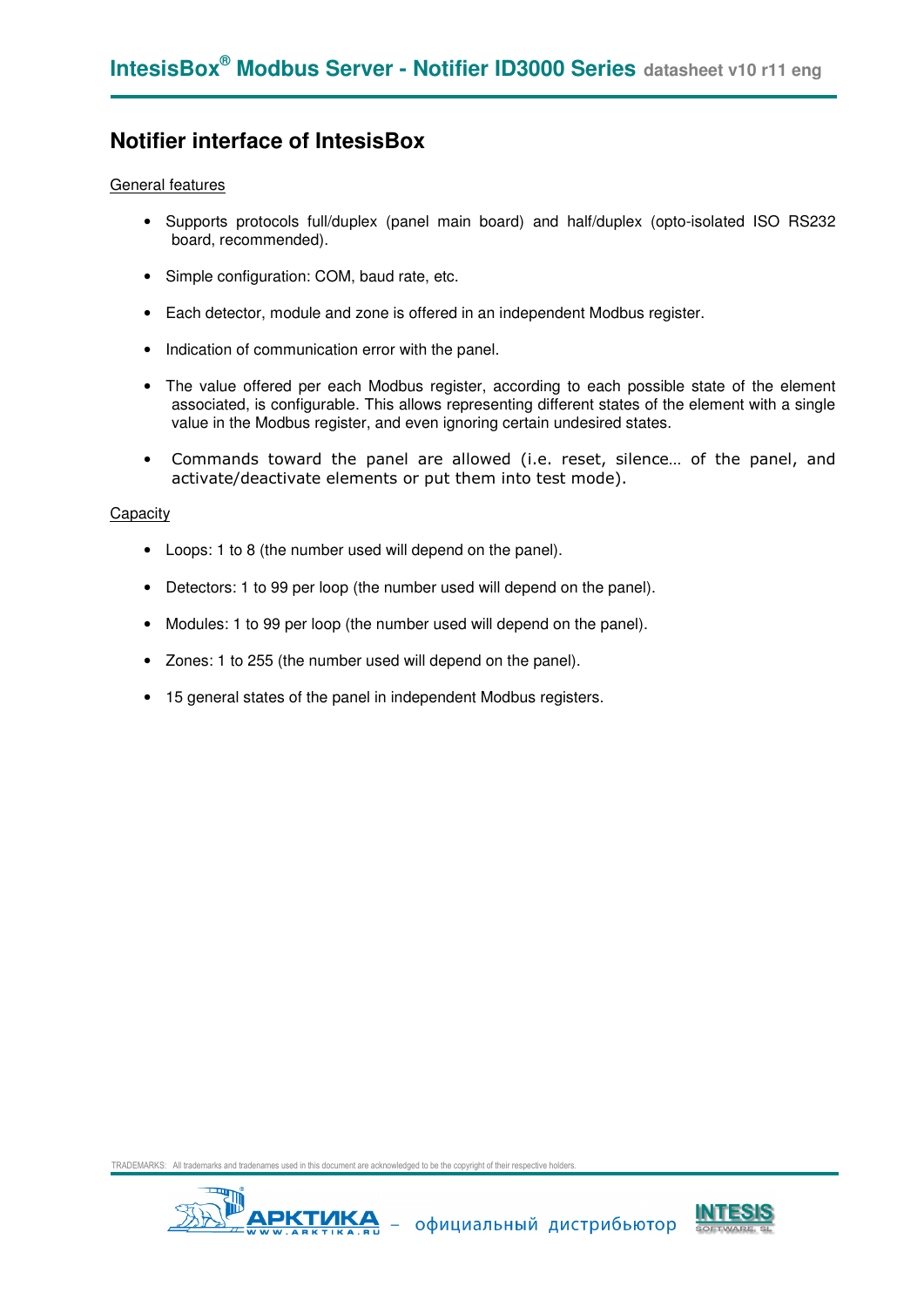# **Configuration tool**

| LinkBoxMB | Visual engineering tool, easy of use, for gateway's configuration and<br>$\bullet$<br>supervision compatible with Microsoft Windows operating systems, supplied<br>with the gateway free of charge.                                                                                                                                                                                     |
|-----------|-----------------------------------------------------------------------------------------------------------------------------------------------------------------------------------------------------------------------------------------------------------------------------------------------------------------------------------------------------------------------------------------|
|           | Multi-window tool allowing to supervise simultaneously the communication<br>$\bullet$<br>activity with both protocols (systems), real time values for all the signals<br>allowing to modify any value (very useful for test purposes), console window<br>showing debug and working status messages, and configuration windows to<br>configure all the gateway's parameters and signals. |
|           | Signals configuration in plain text files (tab separated) for easy and quick<br>configuration using Microsoft Excel (very useful in projects with a lot of points).                                                                                                                                                                                                                     |
|           | Allows configuring the gateway's parameters and signals while in off-line (not<br>$\bullet$<br>connected to the gateway).                                                                                                                                                                                                                                                               |
|           | Connection to the gateway for download the configuration and supervision by<br>using serial COM port of the PC (serial cable supplied with the gateway).                                                                                                                                                                                                                                |
|           | Allows configuring all the external protocols available for IntesisBox <sup>®</sup> Modbus<br>Server series.                                                                                                                                                                                                                                                                            |
|           | Upgrades for this software tool available free of charge whenever a new<br>protocol is added to the IntesisBox <sup>®</sup> Modbus Server series.                                                                                                                                                                                                                                       |
|           | Multi-project tool allowing having in the engineer's PC the configuration for all<br>$\bullet$<br>the sites with different IntesisBox <sup>®</sup> Modbus Server series gateways.                                                                                                                                                                                                       |
|           | Multi-language tool, all the language-dependent strings are in a plain text file<br>$\bullet$<br>(tab separated) for easy modification or addition of new languages.                                                                                                                                                                                                                    |
|           | A list of system commands is available to send to the gateway for debugging<br>and adjust purposes (Reset, Date/time consultation/adjust, Firmware version<br>request).                                                                                                                                                                                                                 |

| Configuration Notifier ID3000                                                                                                                                                                                                   |                                                                                                                                                                                                           |                |
|---------------------------------------------------------------------------------------------------------------------------------------------------------------------------------------------------------------------------------|-----------------------------------------------------------------------------------------------------------------------------------------------------------------------------------------------------------|----------------|
| <b>Connection</b> Points   Events values                                                                                                                                                                                        |                                                                                                                                                                                                           |                |
| ModBus TCP<br>192.168.100.100 IP IntesisBox<br>255.255.255.0 Net Mask<br>Gateway<br>502<br>Port<br>ModBus RTU RS232/485<br>G<br><b>RS485</b><br>Connection<br>$\overline{\phantom{a}}$<br>8-N-1 9600<br><b>Baudios</b><br>Slave | Notifier ID 3000<br>$\theta$<br>Panel<br>2400<br>Baud rate<br>▼<br>Data Bits<br>$8 -$<br>Parity<br>$none -$<br>Notifier Protocol<br><b>Half Duplex</b><br>$\blacktriangledown$<br>Timeout polling<br>1000 |                |
| Connection configuration                                                                                                                                                                                                        |                                                                                                                                                                                                           | Exit<br>Accept |

TRADEMARKS: All trademarks and tradenames used in this document are acknowledged to be the copyright of their respective holder



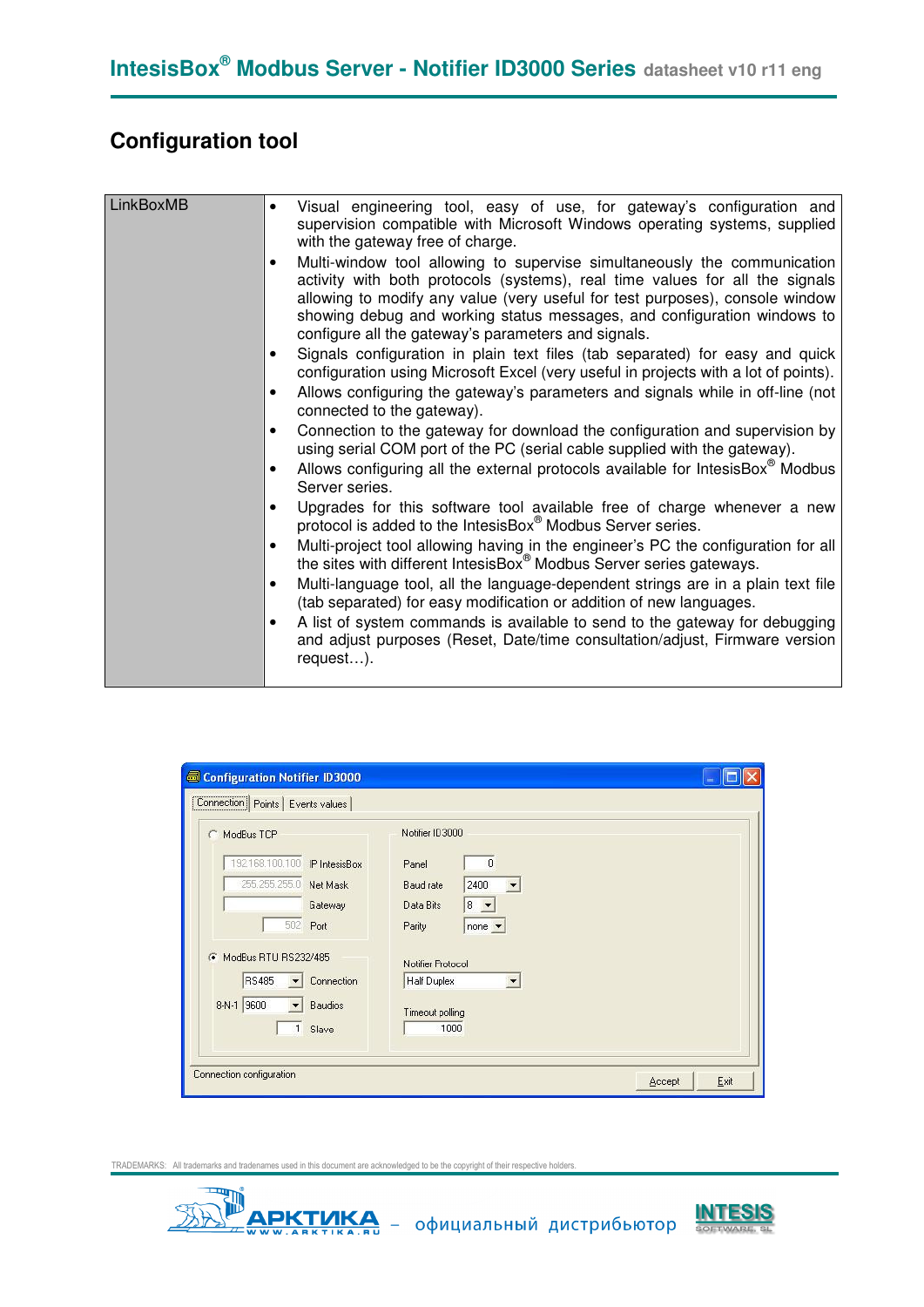### **Mechanical & Electrical characteristics**



| Enclosure             | Plastic, type PC (UL 94 V-0). Dimensions: 107mm x 105mm x 58mm. |
|-----------------------|-----------------------------------------------------------------|
| Color                 | Light Grey. RAL 7035.                                           |
| Power                 | 9 to 30Vdc +/-10% 1.4W.                                         |
|                       | 24Vac +/-10% 1.4VA.                                             |
|                       | Plug-in terminal bloc for power connection (2 poles).           |
| Mounting              | Surface.                                                        |
|                       | Wall.                                                           |
|                       | DIN rail EN60715 TH35.                                          |
| Notifier port         | 1 x Serial RS232 (DB9 male DTE).                                |
| Modbus RTU ports      | 1 x Serial RS232 (DB9 male DTE).                                |
|                       | 1 x Serial RS485 (Plug-in screw terminal block 2 poles).        |
| Modbus TCP port       | 1 x Ethernet 10BT RJ45.                                         |
| <b>LED</b> indicators | 1 x Power.                                                      |
|                       | 2 x Serial port (Notifier) activity (Tx, Rx).                   |
|                       | 2 x Serial port (Modbus RTU) activity (Tx, Rx).                 |
|                       | 2 x Ethernet port link and activity (LNK, ACT).                 |
| Console port          | RS232. DB9 female connector (DCE).                              |
| Configuration         | Via console port. <sup>1</sup>                                  |
| Firmware              | Allows upgrades via console port.                               |
| Operational           | -40 °C to +70 °C                                                |
| temperature           |                                                                 |
| Operational humidity  | 5% to 95%, non condensing                                       |
| Protection            | IP20 (IEC60529).                                                |
| RoHS conformity       | Compliant with RoHS directive (2002/95/CE).                     |
| Certifications        | <b>CE</b>                                                       |

Standard cable DB9male - DB9female 1,8 meters long is supplied with the device for connection to a PC COM port for<br>configuring and monitoring the device. The configuration software, compatible with Windows® operating syste supplied.

TRADEMARKS: All trademarks and tradenames used in this document are acknowledged to be the copyright of their res



1